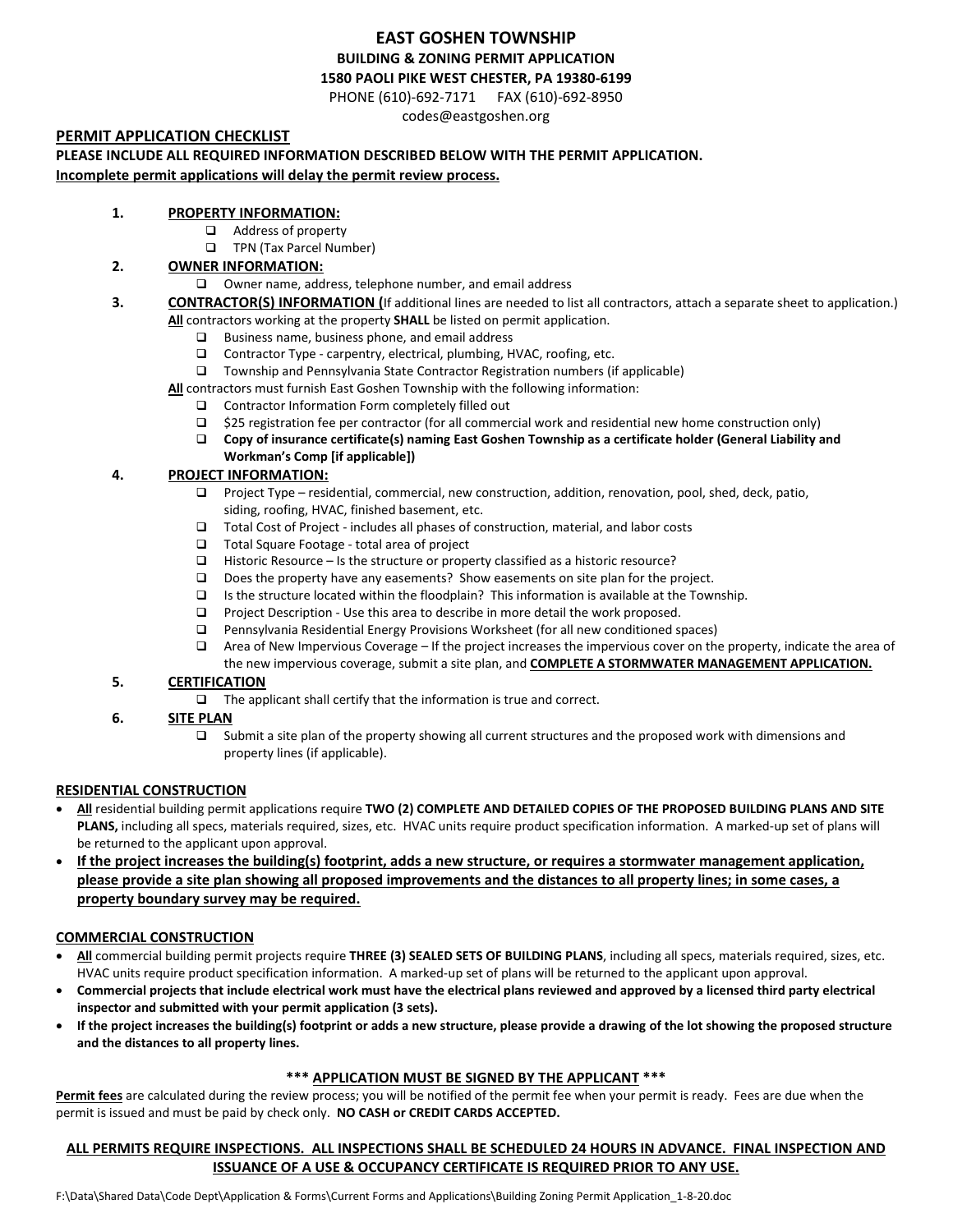## **EAST GOSHEN TOWNSHIP BUILDING & ZONING PERMIT APPLICATION 1580 PAOLI PIKE WEST CHESTER, PA 19380-6199**

PHONE (610)-692-7171 FAX (610)-692-8950

codes@eastgoshen.org

|    |                                                                                                                                                                                                                                   |                                                                                                                                                                                                                                                                                                                                                                                                                                                                                                                                                                                                                     | Date Received: |  |                   |  |  |
|----|-----------------------------------------------------------------------------------------------------------------------------------------------------------------------------------------------------------------------------------|---------------------------------------------------------------------------------------------------------------------------------------------------------------------------------------------------------------------------------------------------------------------------------------------------------------------------------------------------------------------------------------------------------------------------------------------------------------------------------------------------------------------------------------------------------------------------------------------------------------------|----------------|--|-------------------|--|--|
|    |                                                                                                                                                                                                                                   |                                                                                                                                                                                                                                                                                                                                                                                                                                                                                                                                                                                                                     |                |  |                   |  |  |
|    |                                                                                                                                                                                                                                   |                                                                                                                                                                                                                                                                                                                                                                                                                                                                                                                                                                                                                     |                |  |                   |  |  |
|    |                                                                                                                                                                                                                                   |                                                                                                                                                                                                                                                                                                                                                                                                                                                                                                                                                                                                                     |                |  |                   |  |  |
|    | Property Owner Address (if different from property address):<br>1980 - 1982 - 1982 - 1982 - 1982 - 1982 - 1982 - 1982 - 1983 - 1984 - 1983 - 1984 - 1984 - 1984 - 1984 - 1984<br>1984 - 1984 - 1984 - 1984 - 1984 - 1984 - 1984 - |                                                                                                                                                                                                                                                                                                                                                                                                                                                                                                                                                                                                                     |                |  |                   |  |  |
|    |                                                                                                                                                                                                                                   |                                                                                                                                                                                                                                                                                                                                                                                                                                                                                                                                                                                                                     |                |  |                   |  |  |
|    | 3. CONTRACTOR INFORMATION                                                                                                                                                                                                         |                                                                                                                                                                                                                                                                                                                                                                                                                                                                                                                                                                                                                     |                |  |                   |  |  |
|    |                                                                                                                                                                                                                                   | BUSINESS NAME CONTRACTOR TYPE PHONE                                                                                                                                                                                                                                                                                                                                                                                                                                                                                                                                                                                 |                |  | EMAIL PAHIC# TWP# |  |  |
|    | 4. PROJECT INFORMATION                                                                                                                                                                                                            |                                                                                                                                                                                                                                                                                                                                                                                                                                                                                                                                                                                                                     |                |  |                   |  |  |
|    |                                                                                                                                                                                                                                   |                                                                                                                                                                                                                                                                                                                                                                                                                                                                                                                                                                                                                     |                |  |                   |  |  |
|    |                                                                                                                                                                                                                                   | Is the property an Historic Resource?: ______ Does the property have any easements?: ___________ (Show on site plan)                                                                                                                                                                                                                                                                                                                                                                                                                                                                                                |                |  |                   |  |  |
|    |                                                                                                                                                                                                                                   | Is the structure located within the floodplain (SFHA - Special Flood Hazard Area)?:                                                                                                                                                                                                                                                                                                                                                                                                                                                                                                                                 |                |  |                   |  |  |
|    |                                                                                                                                                                                                                                   | Project Description: (Provide a detailed description of the work proposed.)                                                                                                                                                                                                                                                                                                                                                                                                                                                                                                                                         |                |  |                   |  |  |
|    |                                                                                                                                                                                                                                   |                                                                                                                                                                                                                                                                                                                                                                                                                                                                                                                                                                                                                     |                |  |                   |  |  |
|    |                                                                                                                                                                                                                                   |                                                                                                                                                                                                                                                                                                                                                                                                                                                                                                                                                                                                                     |                |  |                   |  |  |
|    |                                                                                                                                                                                                                                   | 5. IMPERVIOUS COVERAGE: IF THE PROJECT INCREASES THE IMPERVIOUS COVER ON THE PROPERTY, COMPLETE A<br>STORMWATER MANAGEMENT PERMIT APPLICATION AND SUBMIT IT WITH THIS APPLICATION. IF THE PROJECT<br>ADDS A STRUCTURE TO THE PROPERTY, INCREASES THE SIZE OF A STRUCTURE, OR INCREASES THE IMPERVIOUS<br>COVERAGE ON THE PROPERTY, A SITE PLAN MUST BE SUBMITTED WITH THE PERMIT APPLICATION.<br>(DECKS, PATIOS, SHEDS, ADDITIONS, NEW STONE OR PAVED DRIVEWAYS, ETC., ARE ALL IMPERVIOUS)<br>Does the project create new impervious cover on the property?: _______ (If yes, indicate area and show on site plan.) |                |  |                   |  |  |
|    |                                                                                                                                                                                                                                   | New Impervious Square Feet: ___________                                                                                                                                                                                                                                                                                                                                                                                                                                                                                                                                                                             |                |  |                   |  |  |
| 6. | <b>CERTIFICATION</b>                                                                                                                                                                                                              |                                                                                                                                                                                                                                                                                                                                                                                                                                                                                                                                                                                                                     |                |  |                   |  |  |
|    |                                                                                                                                                                                                                                   | I hereby certify that the proposed work is authorized by the owner of record and that I have been authorized by the                                                                                                                                                                                                                                                                                                                                                                                                                                                                                                 |                |  |                   |  |  |
|    |                                                                                                                                                                                                                                   | owner to make this application as the authorized agent and we agree to conform to all applicable laws of this<br>jurisdiction. Construction shall comply with all applicable township codes and the Adopted ICC Building Codes. This<br>application has been examined by me and to my knowledge and belief is a true, correct, and complete application.                                                                                                                                                                                                                                                            |                |  |                   |  |  |

| PROJECT CONTACT NAME                                                                               | SIGNATURE: | $\mathsf{DATE}$ |  |  |  |  |
|----------------------------------------------------------------------------------------------------|------------|-----------------|--|--|--|--|
| (We will contact the person listed here with questions and/or information regarding this project.) |            |                 |  |  |  |  |
| <b>CELL PHONE #:</b>                                                                               | EMAIL:     |                 |  |  |  |  |

F:\Data\Shared Data\Code Dept\Application & Forms\Current Forms and Applications\Building Zoning Permit Application\_1-8-20.doc